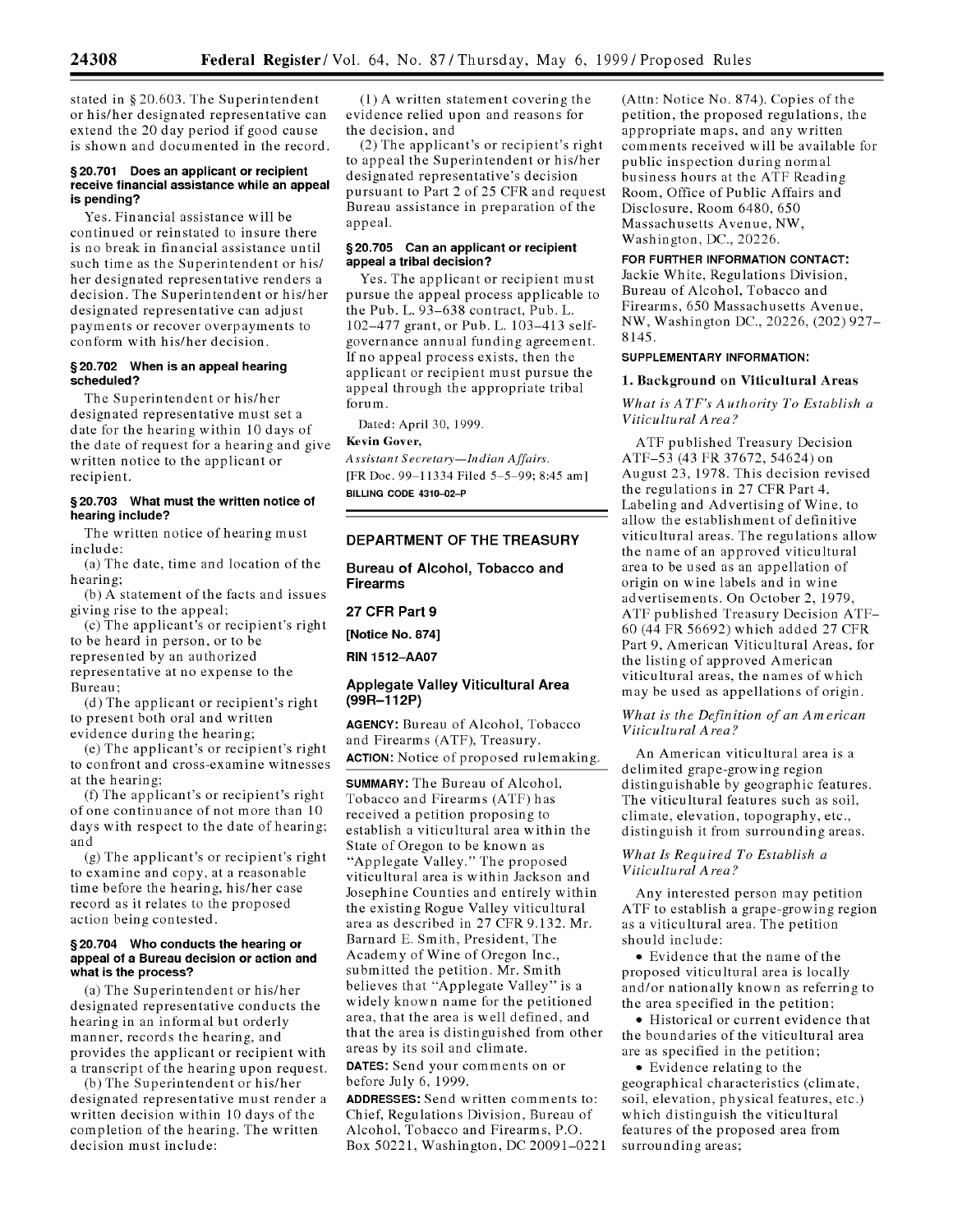• A description of the specific boundaries of the viticultural area, based on features which can be found on United States Geological Survey (U.S.G.S.) maps of the largest applicable scale; and

**<sup>0</sup>**A copy (or copies) of the appropriate U.S.G.S. map(s) with the boundaries prominently marked.

# 2. **Applegate Valley Petition**

ATF has received a petition proposing to establish a viticultural area within the State of Oregon to be known as "Applegate Valley." The proposed viticultural area is within Jackson and Josephine Counties, and entirely within the existing Rogue Valley viticultural area described in 27 CFR 9.132. The petition was submitted by Mr. Barnard E. Smith, President, The Academy of Wine of Oregon Inc. Mr. Smith believes that "Applegate Valley" is a widely known name for the petitioned area. Mr. Smith states that the area is well defined, and that the area is distinguished from other areas by its soil and climate.

According to the petitioner, the Applegate Valley has been a grapegrowing region since 1870 when A. H. Carson began planting 30 acres of grapes along North Applegate Road. There are now six bonded wineries in the valley as well as 23 vineyards. The petitioner states that over 235 acres have been planted to grapes.

#### *What Name Evidence Has Been Provided?*

According to the petitioner, the Applegate River was named for one or more of the Applegate brothers who explored the area in 1846. The U.S.G.S. map used to show the boundaries of the area (Medford, Oregon; California scale 1:250,000) uses the name Applegate River and shows the town of Applegate within the proposed "Applegate Valley" viticultural area. The petitioner has provided the following other references as name evidence.

• "The Wine Appellations of Oregon" map published by the Oregon Wine Marketing Coalition shows the Applegate Valley and mentions it in its notes.

• The Oxford Companion to Wine (first edition) mentions the Applegate Valley on page 693.

• The Oregon Winegrape Growers' Guide devotes several paragraphs to a discussion of the Applegate Valley as one of Oregon's grape growing areas.

• Treasury decision ATF-310 (The Rogue Valley Viticultural Area) describes "the Applegate Valley (within the Rogue Valley viticultural area) as

one of the warmest grape growing areas in western Oregon."

### *What Boundary Evidence Has Been Provided?*

Applegate Valley is surrounded by the Siskiyou Mountains. To the east and south is the Rogue River National Forest. To the west is the Siskiyou National Forest. According to the petitioner, these proposed boundaries have been identified by the U.S. Forest Service in minute detail but do not show on published maps. The petitioner states that these boundaries can be closely approximated by straight-line segments drawn between prominent physical features of the terrain, mostly mountaintops. Boundaries of national forests were used where appropriate.

### *What Evidence Relating to Geographical Features Has Been Provided?*

• Topography: The proposed boundaries are within Jackson and Josephine

Counties in the State of Oregon. The proposed area is entirely within the existing Rogue Valley viticultural area. The Rogue Valley viticultural area has three distinct sub regions: Illinois Valley, Applegate Valley, and Bear Creek Valley. The Illinois Valley lies to the west of the proposed boundaries and Bear Creek Valley lies directly to the east of the proposed boundaries.

The Applegate Valley is approximately 50 miles long running from its origins near the California border generally northwest to where it joins the Rogue River just west of Grants Pass. According to the petitioner, the surrounding Siskiyou Mountains are believed to have been created in the Jurassic period by up-thrusts of the ocean floor as a plate forced its way under the continental shelf. The proposed boundaries are found on the U.S.G.S. map titled "Medford, Oregon; California" NK 10-5 scale 1:250,000 (1955, revised 1976).

**<sup>9</sup>**Soil: The petitioner states that soil types are generally granite in origin as opposed to the volcanic origin of the Cascade Mountains to the east. Most of the Applegate Valley vineyards are planted on stream terraces or alluvial fans providing deep well-drained soils. According to the petitioner, the leaching of the more basic soil components found in the Illinois Valley have left the soil slightly more acidic than the soils in the proposed boundaries. The petitioner further states that the soils outside the proposed boundaries to the east near Bear Creek Valley tend to be less acidic than the soils in the proposed boundaries. The soils in the Applegate Valley have a pH between 6.1 and 6.5

which are more ideal. The petitioner claims that while soil origin is an important factor in determining differences between the proposed "Applegate" and the larger Rogue Valley viticultural areas, its role is secondary to climate.

• Climate: The grape-growing region around Cave Junction located in the Illinois Valley is about 70 miles closer to the Pacific Ocean than the grapegrowing region around Medford located in Bear Creek Valley. The Siskiyou Mountains separate the valleys which further accentuate climate differences among the valleys. The precipitation in the Illinois Valley at Cave Junction is 58.9 inches per year. The precipitation decreases to 31.1 inches, at Grants Pass, in the northeast and to 25.2 inches at Applegate. In the Bear Creek Valley at Medford, the precipitation decreases further to 18.3 inches per year.

According to the petitioner, the average temperature in the Illinois Valley during the growing season (April to October) is 2.5 degrees lower than in the eastern valleys. The petitioner states that, cumulatively this means that the degree-days rise from 4971 degree-days in Cave Junction to 5602 degree-days in Grants Pass. This temperature data is from a soil survey for Jackson and Josephine Counties and does not compare with Winkler's values since it is based on temperature of 40 degrees Fahrenheit instead of 50 degrees Fahrenheit.

According to the Oregon Winegrape Grower's Guide, "As one moves from west to east, or from the Illinois River Valley including Selma to the Applegate Valley and into the Rogue Valley, good grape growing sites generally become warmer due to the lessening of the marine air influence." The Oregon Winegrape Grower's Guide goes on to point out that earlier ripening varieties such as Pinot noir, Early Muscat, and Gewurztraminer, do well in the Illinois Valley. In contrast, the Applegate Valley with its Region II temperature range can ripen Cabernet Sauvignon, Merlot, and Chardonnay two to three weeks earlier than is possible in the Illinois Valley.

#### **3. Public Participation**

#### *Who May Comment on This Notice?*

ATF requests comments from all interested persons. In addition, ATF specifically requests comments on the clarity of this proposed rule and how it may be made easier to understand. Comments received on or before the closing date will be carefully considered. Comments received after that date will be given the same consideration if it is practical to do so.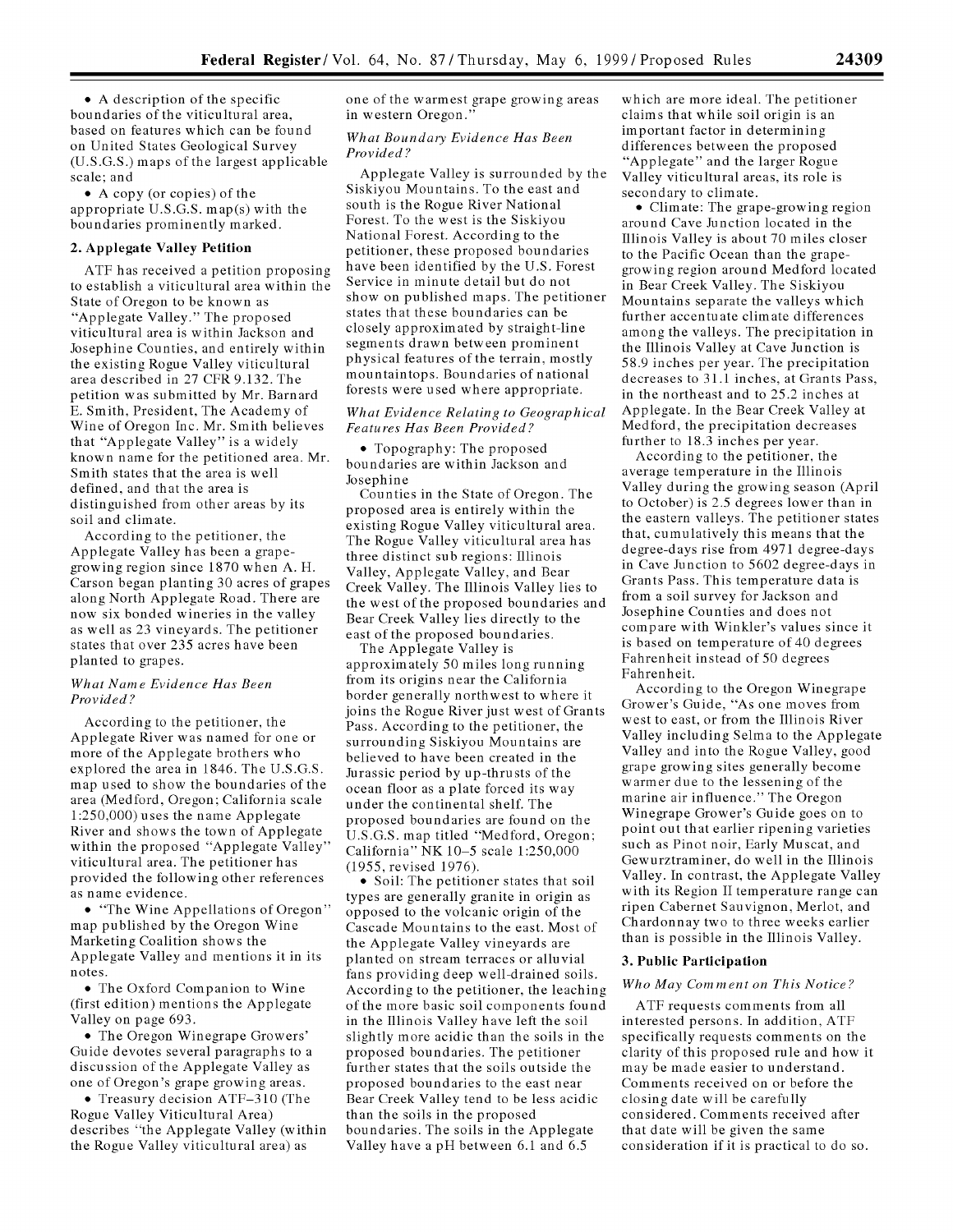However, assurance of consideration can only be given to comments received on or before the closing date.

## *WillATF Keep My Comments Confidential?*

ATF cannot recognize any material in comments as confidential. All comments and materials may be disclosed to the public. If you consider your material to be confidential or inappropriate for disclosure to the public, you should not include it in the comments. We may also disclose the name of any person who submits a comment.

#### *How do ISend Facsimile Comments?*

You may submit comments of not more than three pages by facsimile transmission to (202) 927-8525. Facsimile comments must:

- Be legible.
- Reference this notice number.
- Be  $8\frac{1}{2}$  x  $11$  in size.
- Contain a legible written signature.
- Be not more than three pages.

We will not acknowledge receipt of facsimile transmissions. We will treat facsimile transmissions as originals.

## *How Do ISend Electronic* Mail (E-mail) Comments?

You may submit comments by e-mail by sending the comments to nprm.notice874@atfhq.atf.treas.gov. You must follow these instructions. E-mail comments must:

\* Contain your name, mailing address, and e-mail address.

• Reference this notice number.

• Be legible when printed on not more than three pages  $8\frac{1}{2}$ " x 11" in size.

We will not acknowledge receipt of email. We will treat e-mail as originals.

## *How do ISend Comments to the ATF Internet Web Site?*

You may also submit comments using the comment form provided with the online copy of the proposed rule on the ATF Internet web site at *http.//* www.atf.treas.gov./core/regulations/ *rules.htm.*

#### *Can I Request a Public Hearing?*

If you desire the opportunity to comment orally at a public hearing on this proposed regulation, you must submit your request in writing to the Director within the 60-day comment period. The Director reserves the right to determine, in light of all circumstances, whether a public hearing will be held.

## 4. Regulatory Analyses and Notices

*Does the Paperwork Reduction Act Apply to This Proposed Rule?*

The provisions of the Paperwork Reduction Act of 1995 44 U.S.C. Chapter 35, and its implementing regulations, 5 CFR Part 1320, do not apply to this notice because no requirement to collect information is proposed.

### *How Does the Regulatory Flexibility Act Apply to This Proposed Rule?*

These proposed regulations will not have a significant economic impact on a substantial number of small entities. The establishment of a viticultural area is neither an endorsement nor approval by ATF of the quality of wine produced in the area, but rather an identification of an area that is distinct from surrounding areas. ATF believes that the establishment of viticultural areas merely allows wineries to more accurately describe the origin of their wines to consumers, and helps consumers identify the wines they purchase. Thus, any benefit derived from the use of a viticultural area name is the result of the proprietor's own efforts and consumer acceptance of wines from that area.

No new requirements are proposed. Accordingly, a regulatory flexibility analysis is not required.

### *Is This a Significant Regulatory Action as Defined by Executive Order 12866?*

It has been determined that this proposed regulation is not a significant regulatory action as defined by Executive Order 12866. Therefore, a regulatory assessment is not required.

#### **5.** Drafting Information

The principal author of this document is Jackie White, Coordinator, Bureau of Alcohol, Tobacco, and Firearms.

### List of Subjects in **27** CFR Part **9**

Administrative practices and procedures, Consumer protection, Viticultural areas, and Wine.

#### Authority and Issuance

Title **27,** Code of Federal Regulations, Part 9, American Viticultural Areas, is proposed to be amended as follows:

# **PART 9-AMERICAN VITICULTURAL AREAS**

Paragraph **1.** The authority citation for part 9 continues to read as follows:

# Authority: 27 U.S.C. 205

## **Subpart C-Approved American Viticultural Areas**

Par. 2. Subpart C is amended by adding **§** 9.165 to read as follows:  $\ddot{\psi}$  $\mathcal{H}$  $\sim$   $\sim$  $\sim 10^{-11}$ 

# **§9.165 Applegate Valley.**

*(a) Name.* The name of the viticultural area described in this section is "Applegate Valley."

*(b) Approved Maps.* The appropriate map for determining the boundaries of the Applegate Valley viticultural area is one U.S.G.S. map titled "Medford, Oregon; California" NK 10-5 scale 1:250,000 (1955, revised 1976).

(c) *Boundaries.* The Applegate Valley viticultural area is located within the State of Oregon within Jackson and Josephine Counties, and entirely within the existing Rogue Valley viticultural area. The boundaries are as follows:

(1) Beginning at the confluence of the Applegate River with the Rogue River approximately 5 miles west of Grants Pass, the boundary proceeds due west to the boundary of the Siskiyou National Forest north of Dutcher Creek;

(2) Then southerly and westerly along the boundary of the Siskiyou National Forest to Highway 199;

(3) Then easterly to the peak of Roundtop Mountain (4663 feet);

(4) Then easterly and southerly to the peak of Mungers Butte;

**(5)** Then southerly and westerly to Holcomb Peak;

(6) Then in a generally southeasterly direction along the eastern boundary of the Siskiyou National Forest until it joins the northern boundary of the Rogue River National Forest;

(7) Then easterly along the northern boundary of the Rogue River National forest to a point due south of the peak of Bald Mountain;

(8) Then due north to the peak of Bald Mountain (5635 feet);

(9) Then northerly and westerly to the lookout tower on Anderson Butte;

(10) Then northerly and westerly to the peak of an unnamed mountain with an elevation of 3181 feet;

(11) Then northerly and westerly to the peak of Timber Mountain;

(12) Then westerly and southerly to the middle peak of Billy Mountain;

(13) Then northerly and westerly through a series of five unnamed peaks with elevations of approximately 3600, 4000, 3800, 3400, and 3800 feet, respectively;

(14) Then northerly and easterly to Grants Pass Peak;

(15) Then westerly to Jerome Prairie; (16) Then northwesterly to the confluence of the Applegate River and the Rogue River and the point of the beginning.